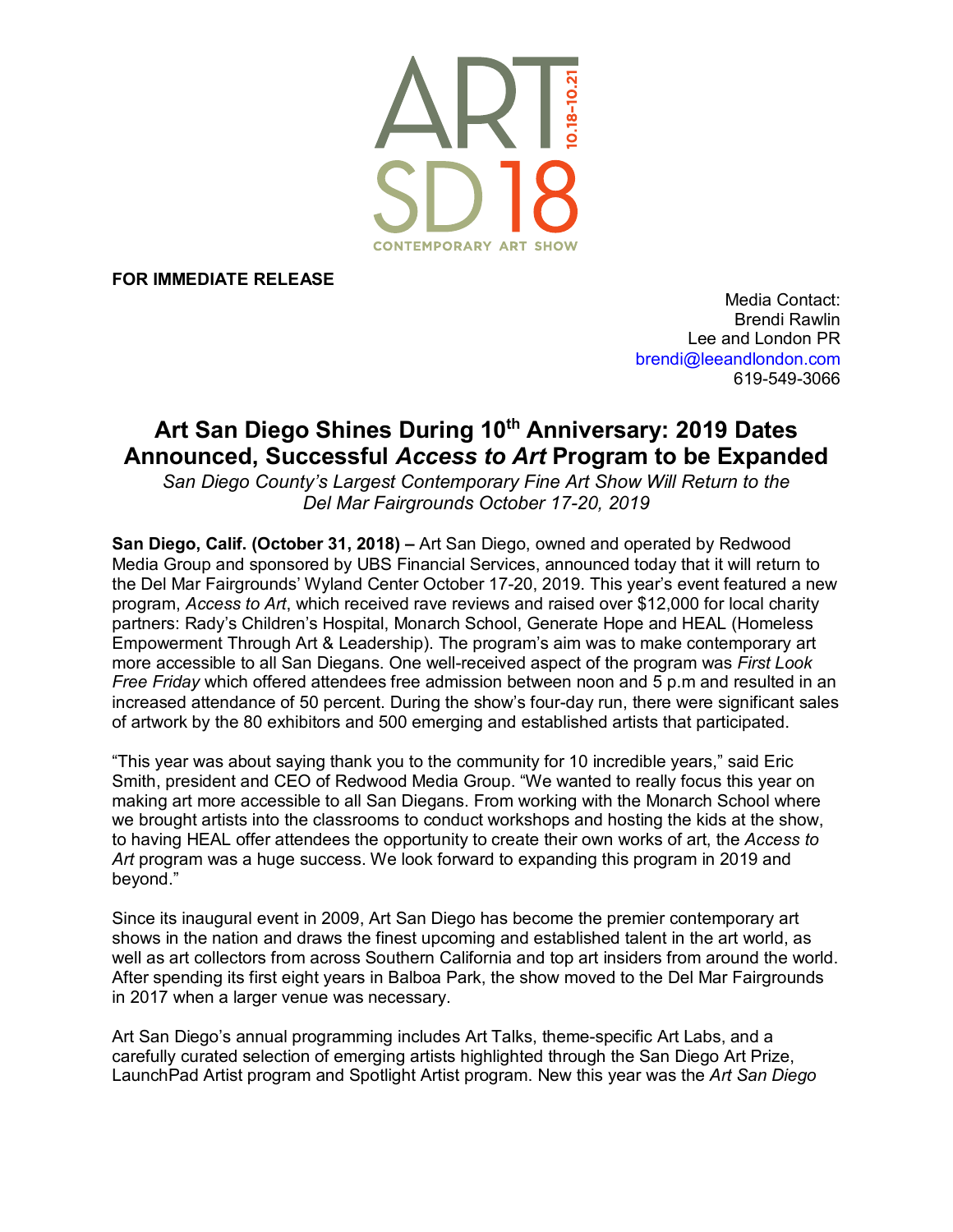*Selects* program. Six influencers in the art and design world of San Diego were invited to be judges and tasked with selecting their favorite artworks at the Opening Night Preview Party.

The judges were Director of San Diego Visual Arts Network Director and Curator of San Diego Art Prize Patricia Frischer, Director of Marketing at Oceanside Museum of Art Collette Murphy Stefanko, Award Winning Interior Designer and Founder of Willetts Design & Associates Dorothy Willetts, Accomplished Architect, Artist, and Urban Designer and Founder of (fer) Studio Christopher Mercier, and Engagement Editor at Voice of San Diego and Author of the Culture Report Kinsee Morlan.

The 2018 Art San Diego Selects winners are:

- Max Robert Daily: "Oslo Sardine Bar"
- Walter Redondo Fine Art Collection: Walter Redondo, "The Quest Doers"
- Chairborne Arts: Stephen Farland, "The Guardian"
- Julie Schumer, James Koskinas, and Hillary Metz: James Koskinas, "Girl with Red Hair"
- McNabb Martin Contemporary Art: Pat McNabb Martin, "Gold Works"
- Sarona Gallery: Irit Grossman Biber, "Meditating Frog"
- M. Hanks Gallery: Phoebe Beasley, "Another Fireside Chat"
- M. Hanks Gallery: Walter Williams, "Flowers"
- Jen Tough Gallery: John Yoyogi Fortes, "Sweaty Pickle"
- Jen Tough Gallery: Lisa Levine, "Swim #3 Songs of the Sirens"
- Sergott Contemporary Art: Deanne Sabeck, "Rapporto Aureo"
- Sergott Contemporary Art: Joe Caroff, "Manifest, 2012"
- Sergott Contemporary Art: Hung Viet Nguyen, "Sacred landscape III, #49"
- Gallery Edel: Yayoi Kusama, "Infinity Nets"
- MDFerrera: Michelle D. Ferrera-Lubin, "Grit & Grace"
- David Rothermel Contemporary: Stan Berning, "Seasons of Land #3"
- Coda Gallery: Siri Hollander, "Sed"
- Blue Azul Collection: Todd Carpenter, "Future Shadow"
- A & E Fine Art: Willy Perez, "Ciclistas"
- Arteria Gallery: Marcelo Suaznabar, "Cabezan en Ruedes"
- Arteria Gallery: Maryline Lemaitre, "Tous Les Murs"
- San Diego Art Prize: Anne Mudge, "Quattro"
- San Diego Art Prize: Terri Hughes, "Little Currents"
- Legend Nano Gallery: David Krovblit, "Forbidden Fruit"

An exciting new addition to Art San Diego this year was the *Palette of Desserts*, featuring local bakers and chefs who created desserts inspired by a piece of art from an Art San Diego exhibiting artist.

- [Eat Your Cake Too](http://t.sidekickopen05.com/s1t/c/5/f18dQhb0S7lC8dDMPbW2n0x6l2B9nMJW7t5XYg7fRFVHVQBpk44Y95FgW7gs3QC56dQgXf2qQMhg02?t=http%3A%2F%2Fwww.eatyourcaketoo.net&si=6398788161765376&pi=96f8d08a-6cc2-44a8-9360-72dd47d17bcd) inspired by Kate Taylor's "Blueberry"
- [Four Seasons Aviara](http://t.sidekickopen05.com/s1t/c/5/f18dQhb0S7lC8dDMPbW2n0x6l2B9nMJW7t5XYg7fRFVHVQBpk44Y95FgW7gs3QC56dQgXf2qQMhg02?t=https%3A%2F%2Fwww.fourseasons.com%2Fcontent%2Ffourseasons%2Fen%2Fproperties%2Fnorthsandiego%2Flanding_pages%2Fppc%2Flanding_3.html%3Fgclid%3DEAIaIQobChMIxNiLzvfo3QIVA8ZkCh097QHGEAAYASAAEgL87_D_BwE%26source%3Dgaw18aviaS01%26s_kwcid%3DAL!4732!3!285767399926!e!!g!!four%2520seasons%2520aviara&si=6398788161765376&pi=96f8d08a-6cc2-44a8-9360-72dd47d17bcd) inspired by Jeff Vermeeren's "Megacosm"
- [Dancy Cakes](http://t.sidekickopen05.com/s1t/c/5/f18dQhb0S7lC8dDMPbW2n0x6l2B9nMJW7t5XYg7fRFVHVQBpk44Y95FgW7gs3QC56dQgXf2qQMhg02?t=http%3A%2F%2Fwww.dancycakes.com&si=6398788161765376&pi=96f8d08a-6cc2-44a8-9360-72dd47d17bcd) inspired by Kate Taylor's "Raspberry Pudding"
- [Tammy Lou Cakes](http://t.sidekickopen05.com/s1t/c/5/f18dQhb0S7lC8dDMPbW2n0x6l2B9nMJW7t5XYg7fRFVHVQBpk44Y95FgW7gs3QC56dQgXf2qQMhg02?t=http%3A%2F%2Fwww.tammyloucakes.com&si=6398788161765376&pi=96f8d08a-6cc2-44a8-9360-72dd47d17bcd) inspired by Kate Zimmer's "Lucy Grey"
- [Naked Cake Farm](http://t.sidekickopen05.com/s1t/c/5/f18dQhb0S7lC8dDMPbW2n0x6l2B9nMJW7t5XYg7fRFVHVQBpk44Y95FgW7gs3QC56dQgXf2qQMhg02?t=http%3A%2F%2Fwww.nakedcakefarm.com&si=6398788161765376&pi=96f8d08a-6cc2-44a8-9360-72dd47d17bcd) inspired by Julie Schumer's "Remembering the Albaicin"
- [Flour Power Cakery](http://t.sidekickopen05.com/s1t/c/5/f18dQhb0S7lC8dDMPbW2n0x6l2B9nMJW7t5XYg7fRFVHVQBpk44Y95FgW7gs3QC56dQgXf2qQMhg02?t=http%3A%2F%2Fwww.flourpower.com&si=6398788161765376&pi=96f8d08a-6cc2-44a8-9360-72dd47d17bcd) inspired by Deb Wight's "Heated Reflection"
- *[View photos of all the desserts and artwork here.](https://www.dropbox.com/sh/qnhixppz4gotw7j/AAAr-pGTZXYV5C-0HG4DEB74a?dl=0)* The attendee-voted winner was a beautiful sugar sculpture by the Four Seasons Aviara.

Featured artists at the 10th edition of Art San Diego included:

- Spotlight Artists[:](http://katetaylorstudio.com/) [Sol Hill Studio](http://solhill.com/), [European Design & Art Gallery,](http://eda-gallery.com/) LDX Artodrome [Gallery,](https://artodrome.de/en/) [Chairborne Arts –](http://www.thevictoryart.com/) Victory And [Chuck Thomas Studio](https://www.charlesthomas.org/)
- San Diego Art Prize recipients: [Anne Mudge,](http://art-sandiego.com/san-diego-art-prize/#Anne-Mudge) [Erin Dace Behling,](http://art-sandiego.com/testimonial/vallo-riberto/) [Robert Matheny,](http://art-sandiego.com/san-diego-art-prize/#Robert-Matheny) and [Max Robert Daily](http://art-sandiego.com/san-diego-art-prize/#Max-Robert-Daily)
- LaunchPad Artist: [Krista Schumacher](http://kristaschumacherart.com/)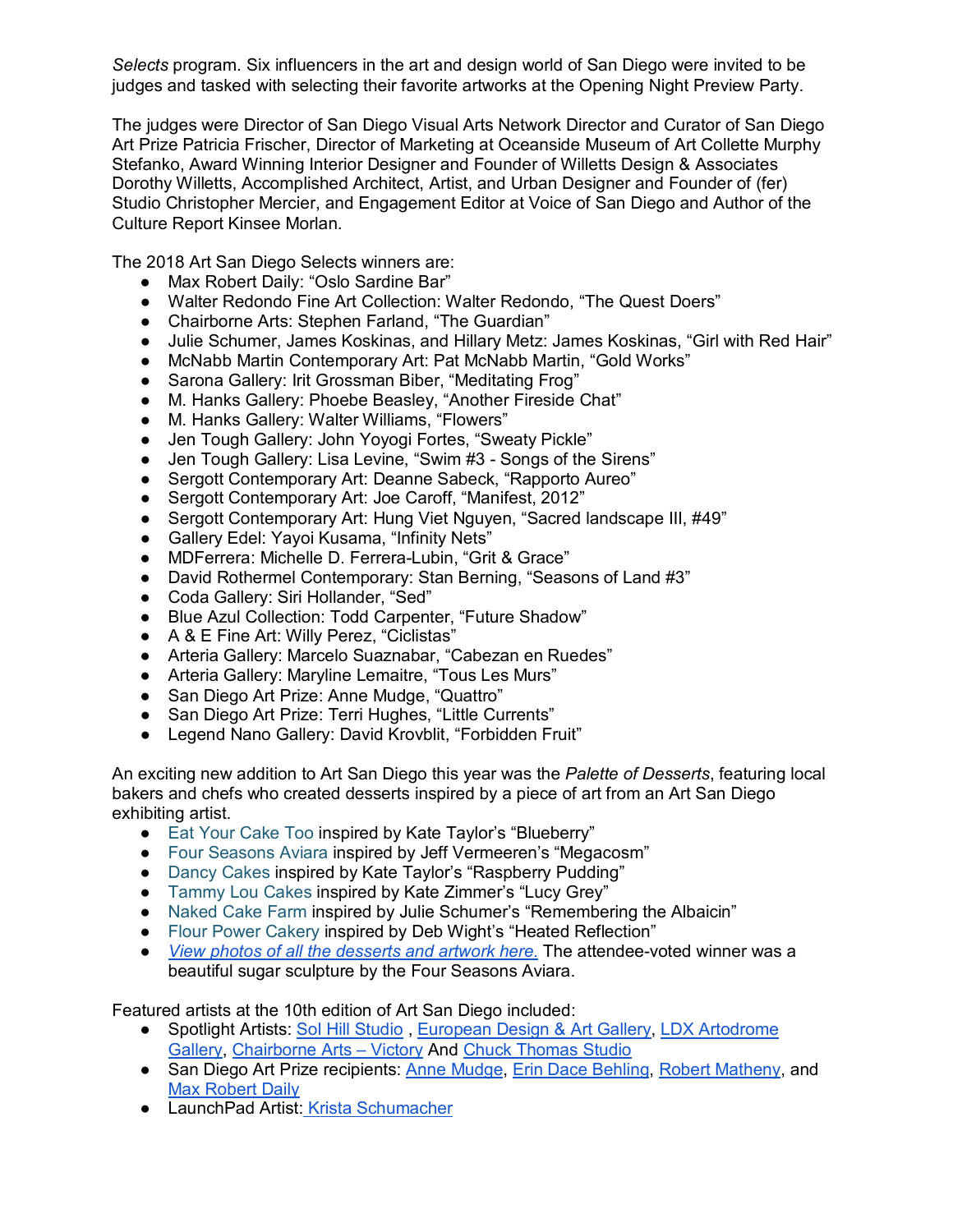- "Oslo Sardine Bar" Art Lab by San Diego artist Max Robert Daily
- Art Talks were presented by Yubal Marquez Fleites, Dorothy Willetts, Julie Schumer, Hillary Metz, Kate Taylor, Christopher Mercier, Chuck Thomas, Tom Liguori, and Red Wolf

Art San Diego exhibitors reported strong sales beginning with IMPACT Night, continuing through Friday's Collectors' Night Party and into the weekend. Here's a taste of some of this year's top sales:

- Marianne Enhorning Studio placed seven paintings with two collectors for \$15,600.
- Arteria placed several paintings with collectors, including "Marilyn & Audrey" for \$7,300.
- Jen Tough Gallery sold several pieces, including a Michael Shemchuk print; Sandi Miot's *Chaos II* for \$4,800; Jenny Phillips' "Anti Matter*";* and two of Susan Stover's "Reliquaries*"* sculptures.
- Coast Gallery placed a Todd White bronze for \$15,000.
- Angela Gonzales placed her iconic "Infinito*"* and "Portal II*"* paintings for \$9,000 each.
- Vermeeren Fine Art placed two of Jeff Vermeeren's unique pieces, including "Trojan" for \$12,000, and a collector commissioned a dining table, coffee table, and complementary wall art piece totally \$75,000.
- Anthony Ortega Art took at least four commissions for his large resin sculptures, ranging in price from \$6,000 to \$35,000.
- Sol Hill placed "It's Like a Window into a Beautiful Emptiness, It is Very Liberating*"* mixed media meta-graph for \$3,000.
- World Wide Art placed Marianne Charlotte Mylonas-Svikovsky's "So Many Questions" for \$3,100 plus "Palmiers" by Marie Anne Baron.
- Shex Art Studio placed Dragan Sekaric Shex's works, including an oil on canvas for \$7,600.
- Martine Gallery placed "Atlantic Blue*"* for \$3,500.
- Linda Roberts Photography placed "Reflections*"* for \$2,180.
- Musings Fine Art sold "Rush Hour in Traffic*"* for \$2,300.
- Lu Ross Photography placed "Tranquility*"* for \$1,800.
- Gedion Nyanhongo Studio placed five of his amazing stone sculptures.
- Kate Taylor Studio placed 11 of her colorful abstract pieces.
- Jason Oliver's Wire Roots placed four works with excited collectors.
- Dodge Williams placed three of his paintings.

For more information, visit [www.art-sandiego.com.](http://www.art-sandiego.com/)

## **About Art San Diego**

Art San Diego 2019, presented by UBS Financial Services, will take place October 17-20, 2019, at the Wyland Center at the Del Mar Fairgrounds. Art San Diego has emerged as one of the best-attended cultural events in Southern California. Founded in 2009 as the first and only contemporary art show in San Diego, Art San Diego is a four-day art event that features more than 500 leading contemporary artists and offers dynamic programming that includes museum exhibitions, Art Labs, events, and Art Talks focused on collecting. Art San Diego provides a focus on San Diego's vibrant and diverse cultural art scene alongside an exciting collection of international galleries and artists. For more information, visit www.art-sandiego.com.

## **About Redwood Media Group**

Since 2009, Redwood Media Group (RMG) has been revolutionizing the global fine art community by helping artists and gallery owners grow their businesses through fine art exhibitions and publications, art business education, mentoring, marketing, and social media.